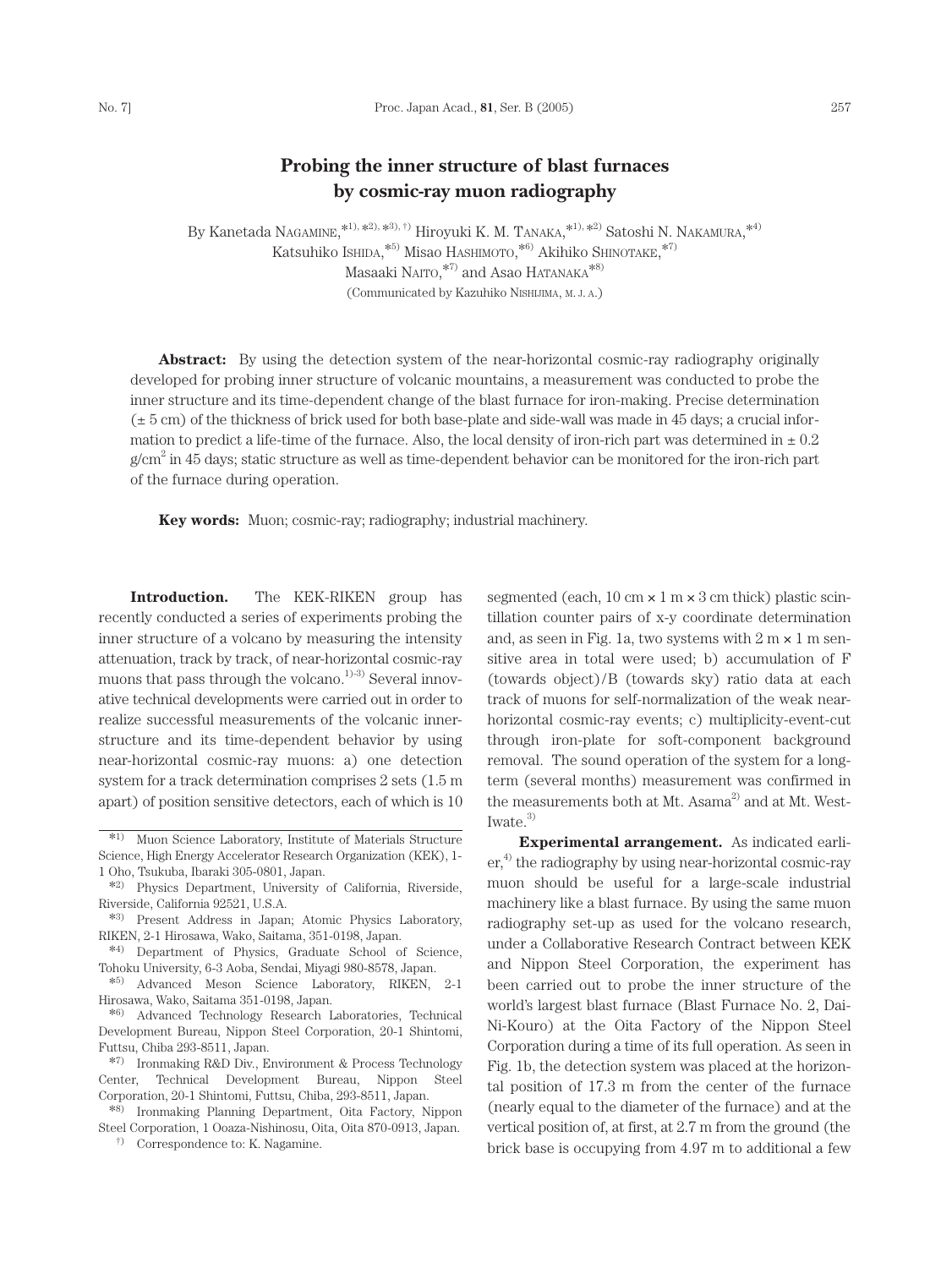

Fig. 1a. Detection-system set-up of cosmic-ray muon radiography.



Fig. 1b. Schematic view of experimental muon radiography arrangements of the blast furnace, where two sets of  $1 \text{ m}^2$ sensitive-area detectors were placed in two different vertical positions.

m) and, then, at 4.7 m. The central horizontal line (counter axis) of each of the 2 sets detection system was placed in the direction towards the center of the furnace. Then, after 45 days measurements it was shifted by 15.2 ˚ towards the right-hand side wall for another 10 days.

**Experimental results.** In 45 days of measurements (20 days for the original geometry and 25 days for the upper counter-geometry) starting at the end of November '04, the following results were obtained. As seen in the raw two-dimensional data of the density mapping obtained from the F (towards furnace)/B (towards the opposite-side, sky) ratio and the geometrical length (Fig. 2a), the components of the inner struc-



Fig. 2a. Data of the two-dimensional density map of the penetrated cosmic-ray muons along the path through the blast furnace where coordinate is presented by the center plane perpendicular to the counter axis; for the ordinal geometry (above) and the upper counter geometry (bottom).



Fig. 2b. Same density map when the counter axis was shifted by 15.2 ˚ towards the right-hand side wall.

ture, namely, an iron-rich part and a brick wall/base part, were clearly identified.

Similar result was obtained during 10 days measurements for the brick side-wall as seen in Fig. 2b, when the counter axis was rotated by setting the counter axis at 15.2 ˚ off the furnace center line.

**Discussion.** In order to obtain the information of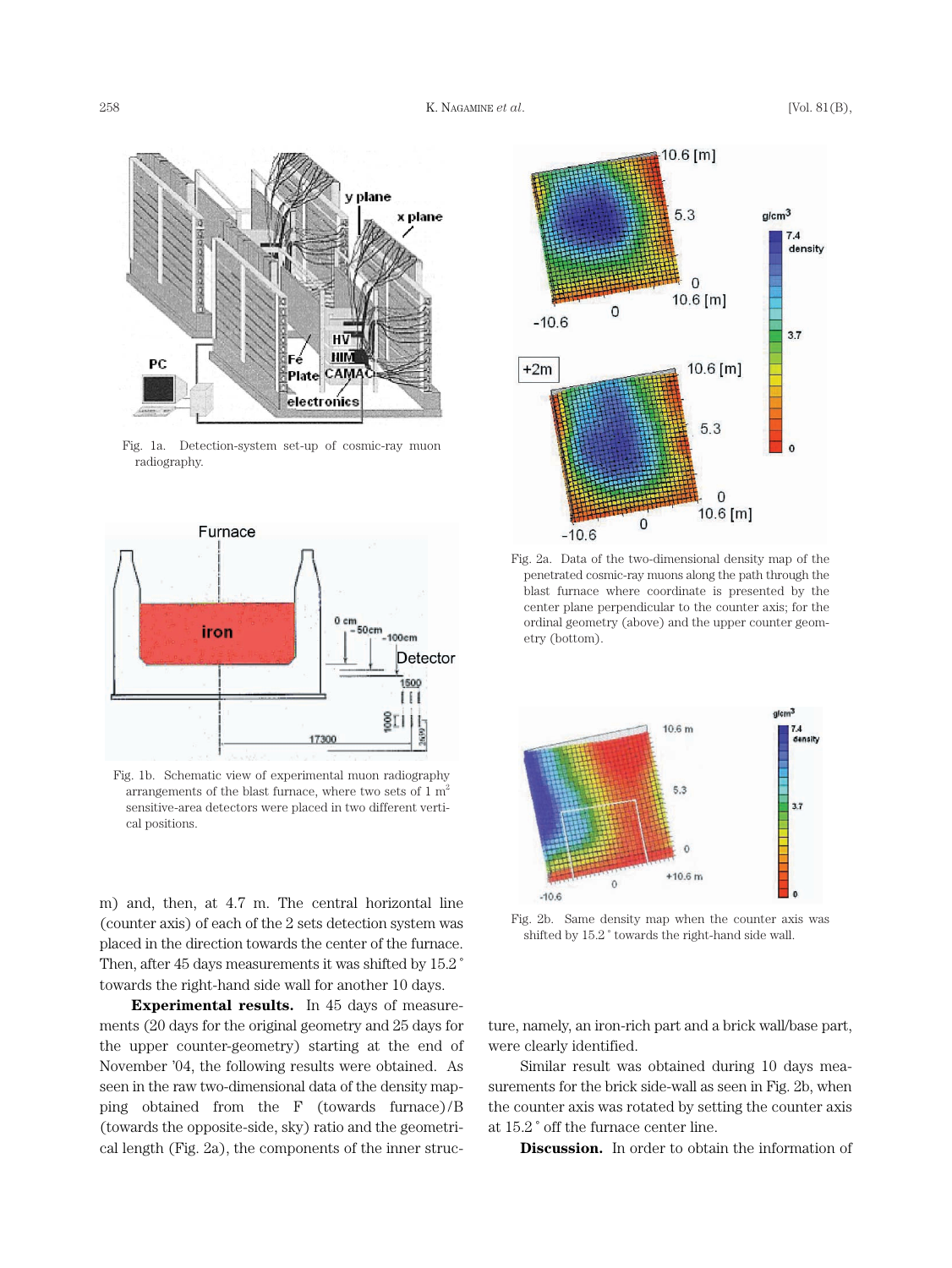

Fig. 3. A density distribution of the boundary region between iron-rich part and brick base plate obtained by the fitting of a Monte-Carlo calculation to the F/B ratio data for the two vertical positions of the detection-system.



Fig. 4. A density distribution of the iron-rich part at the time of full operation (above) and at the time of a termination of hot-air supply (bottom).

the inner structure of the blast furnace, the following fitting procedure was undertaken. For the first analysis, the cylindrical symmetry was assumed for all the inner structure of the blast furnace so that the density distribution was assumed to take a form of  $\rho(r, z)$ , r being horizontal distance from the center and  $z$  being vertical height. Then, the data of a Monte-Carlo simulation calculation was obtained for every passage of the cosmicray muon going through the blast furnace towards the detection system with the correct information of the cosmic-ray muon spectrum at each zenith angle as well as a range attenuation.<sup>1),2)</sup> Thus, the F/B ratio is obtained in